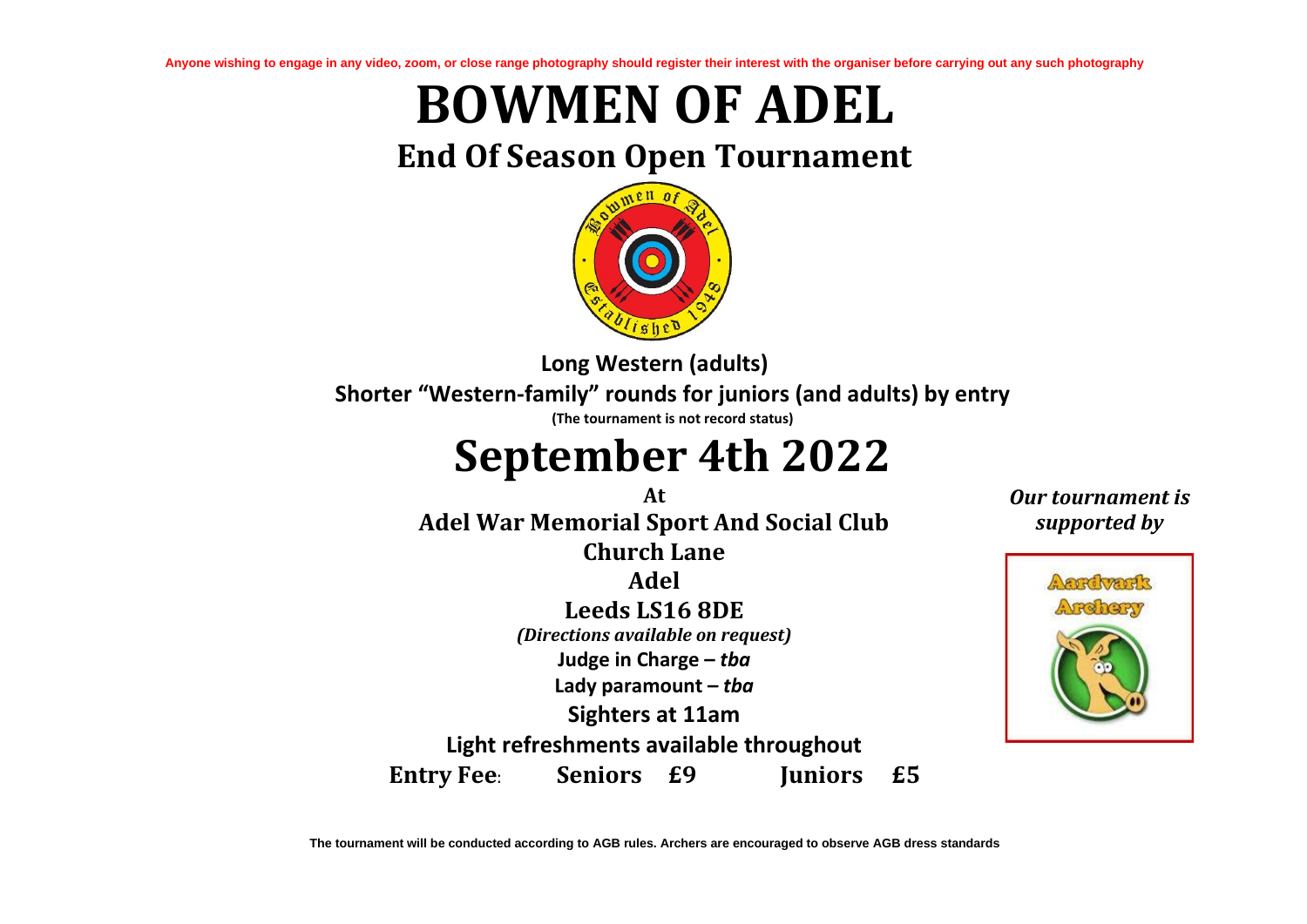## **Awards**

**Seniors – trophies are awarded for the Long Western only. Adults may shoot a shorter round if they wish, and should indicate this in writing (stating which one!) Compound, Longbow, Recurve 1st Lady & 1st Gent** *trophy and medal* **2nd / 3rd Lady / Gent** *Medal only*

**Juniors – Western (And shorter rounds as per entries) Medals are available for each round and age group. Trophies are awarded to the highest scoring junior gent and lady for each bow type (R/C/L), regardless of round shot. Juniors who enter the Long Western will be classed as adults.**

|               | Teams - Highest Aggregate Scores (Trophy and individual medals) |  |  |  |  |  |
|---------------|-----------------------------------------------------------------|--|--|--|--|--|
| Recurve       | 4 archers with at least one lady or junior                      |  |  |  |  |  |
| Longbow       | any three archers                                               |  |  |  |  |  |
| Compound      | any three archers                                               |  |  |  |  |  |
| <b>Family</b> | members of one family covering at least 2 generations -         |  |  |  |  |  |
| Jack & Jill   | any couple (of long standing)                                   |  |  |  |  |  |

*Would previous trophy holders remember to return them, cleaned, on or before the day of the tournament. We are still missing the original Lady Recurve and Recurve Team trophies from this tournament. If you know where they are please let us know.*

**The results of the tournament will be published on the club website, and passed to the YAA for their website. If you wish your name not to be shown in the published results, please indicate this on the entry form. The Bowmen of Adel will retain full results in its archive**

**The Bowmen of Adel will retain the contact details of all trophy winners for one year after the tournament. They will be used solely to arrange for the return of trophies.**

**The tournament will be conducted according to AGB rules. Archers are encouraged to observe AGB dress standards Catering – Bacon butties will be available to purchase before sighters, light refreshments will be available throughout the day.** Lunch. Chilli con carne and rice or vegetarian curry may be pre ordered for £3.50 – may be available on the day for £4.00!